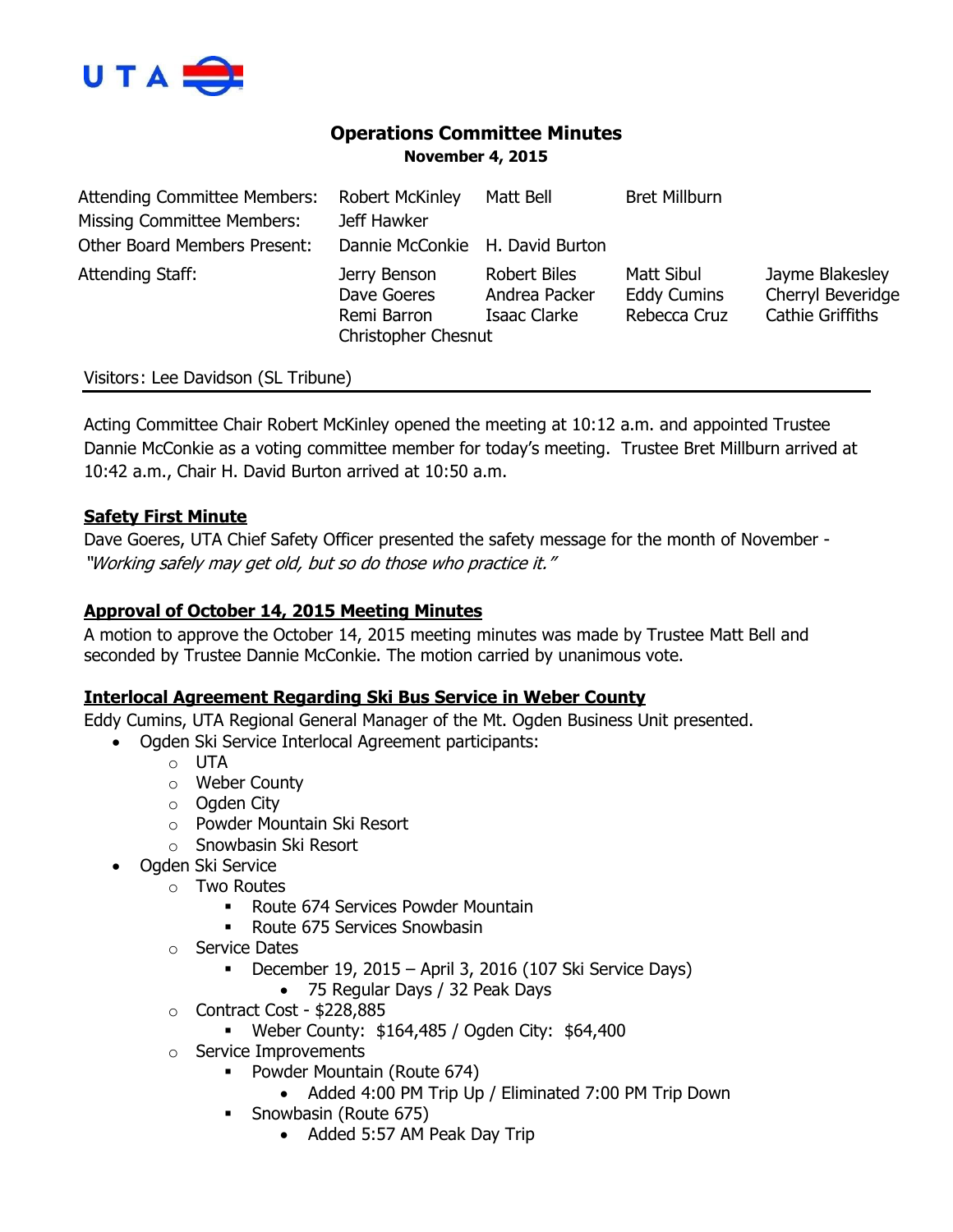- o Ridership
	- $\blacksquare$  2012-2013 = 23,485
		- December  $2012 = 2,739$
	- $\bullet$  2013-2014 = 27,023
		- December 2013 =  $3,436$
	- $\bullet$  2014-2015 = 28,219
		- December 2014 =  $5,354$  (+56% vs 2013)

Acting Committee Chair McKinley asked what the term of the Interlocal Agreement is. Mr. Cumins stated it's for one ski service year.

Trustee Bell expressed his support stating the agreement is a very important thing for Weber County.

A motion to forward the Interlocal Agreement Regarding Ski Bus Service in Weber County to the Board for approval was made by Trustee Bell and seconded by Trustee McConkie. The motion carried by unanimous vote.

# **Local Option Update**

Matt Sibul, UTA Chief Planning Officer presented.

- Statewide Prop 1 was on the ballot in 17 counties and it passed in 10
- In the six counties served by UTA:
	- $\circ$  Weber Passed (57% for, 43% against)
	- o Davis Passed (56% for, 44% against)
	- $\circ$  Tooele Passed (51% for, 49% against)
	- $\circ$  Box Elder Failed (38% for, 62% against)
	- $\circ$  Utah County Failed (43% for, 57% against)
	- $\circ$  Salt Lake County Too close to call (currently 49.1% for 50.9% against). Over 22,000 ballots still need to be counted. Canvassing will be complete on November 17, 2015.
- UTA's response as an agency: Thrilled certain counties have supported Prop 1. UTA has had had a tremendous amount of feedback in all six counties from online surveys (1,300).
	- $\circ$  UTA has baseline service plans in the counties where Prop 1 passed and is considering making ski service part of the baseline service.
	- $\circ$  People will start to see tangible changes from Prop 1 in April
	- $\circ$  Prop 1 revenue won't be seen until the Summer of 2016
	- o August 2016 will be a big change day
	- $\circ$  Some changes won't be realized for 1-2 years as new buses need to be ordered.

# **Review of September Performance Dashboards**

Bob Biles, UTA Vice President of Finance presented.

- YTD Ridership is up 0.55% compared to the same period in 2014
- YTD IPR of \$3.83 exceeds the goal of \$4.01, without fuel is \$3.99
- YTD System On-Time Reliability of 93.28% exceeds the goal of 92.23% (bus is doing well but Rail, except Streetcar, is struggling)

# **December Change Day Service Update**

Christopher Chesnut, UTA Sr. Manager of Integrated Service Planning presented.

• Overview of Change Day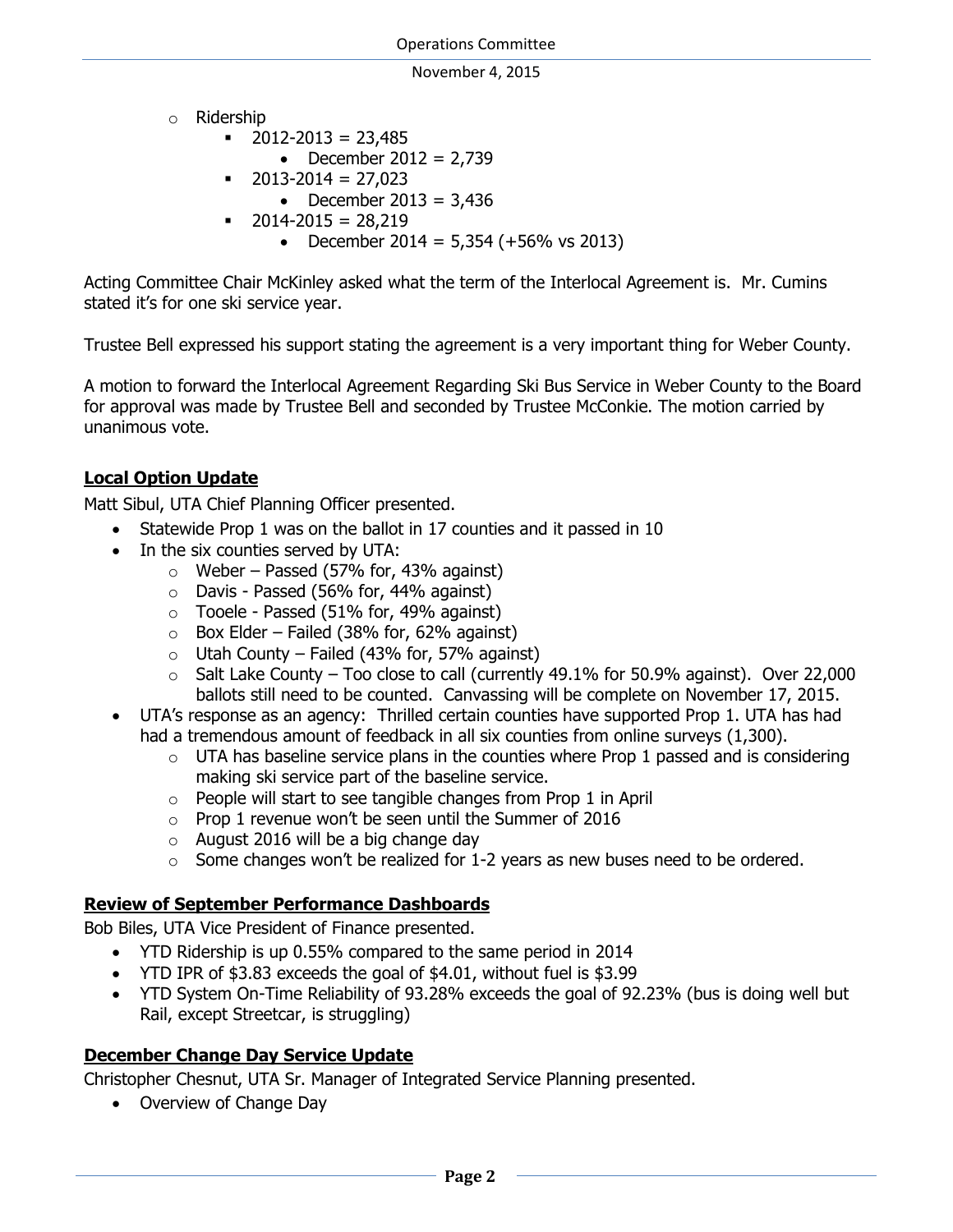- $\circ$  Board Policy No. 1.2.3 Effective Administration of UTA, includes the following language which supports the change day process: "periodically adjust services…..according to a published set of criteria that…..optimize ridership"
- $\circ$  How do we accomplish the goal?
	- Three Change Days per year
		- April Second Sunday
		- August Third Sunday
		- $\bullet$  December Second Sunday
	- The Purpose of Change Day
		- Re-Bid of Operator Work
		- Continuous Improvement of System
		- Respond to Customers and Market Expectations
			- $\circ$  Public Comment + Technical Analysis + Employee Input + Service Standards = New Service Plan
	- Focusing Change day (balancing effort of stability and customer expectations)
		- Minor Change Days April and December
			- o Ski service
			- o Park City
			- o Lagoon
		- Service Improvements August
			- o Change Alignments
			- o Major Schedule Changes
	- Change Day Implementation
		- 90 to 120 Days to implement from the time the Service Plan is final
		- All UTA Department are impacted
	- Recent Examples:
		- Route  $850$  State Street Utah County
			- o Eliminated poor performing routes (832 and 836). Lost about 500 riders.
			- $\circ$  Added service to Route 850 from every 30 minutes to every 15 minutes. Gained about 5,000 riders.
		- Route F401 Flex Route Tooele County
			- o Not performing well
			- o Changed to community shuttle
- o What's Happening December 2015 Change Day?
	- **Rail** 
		- Minor adjustment to Green Line
		- Blue Line adjusted last trip of the night so it gets off of the line before midnight (to accommodate freight needs on the line).
	- Bus Changes
		- Remove Lagoon Service Route  $667$  end of season
		- Implement
			- o Winter Park City Service
			- Ski Service in Weber, Salt Lake, and Utah Counties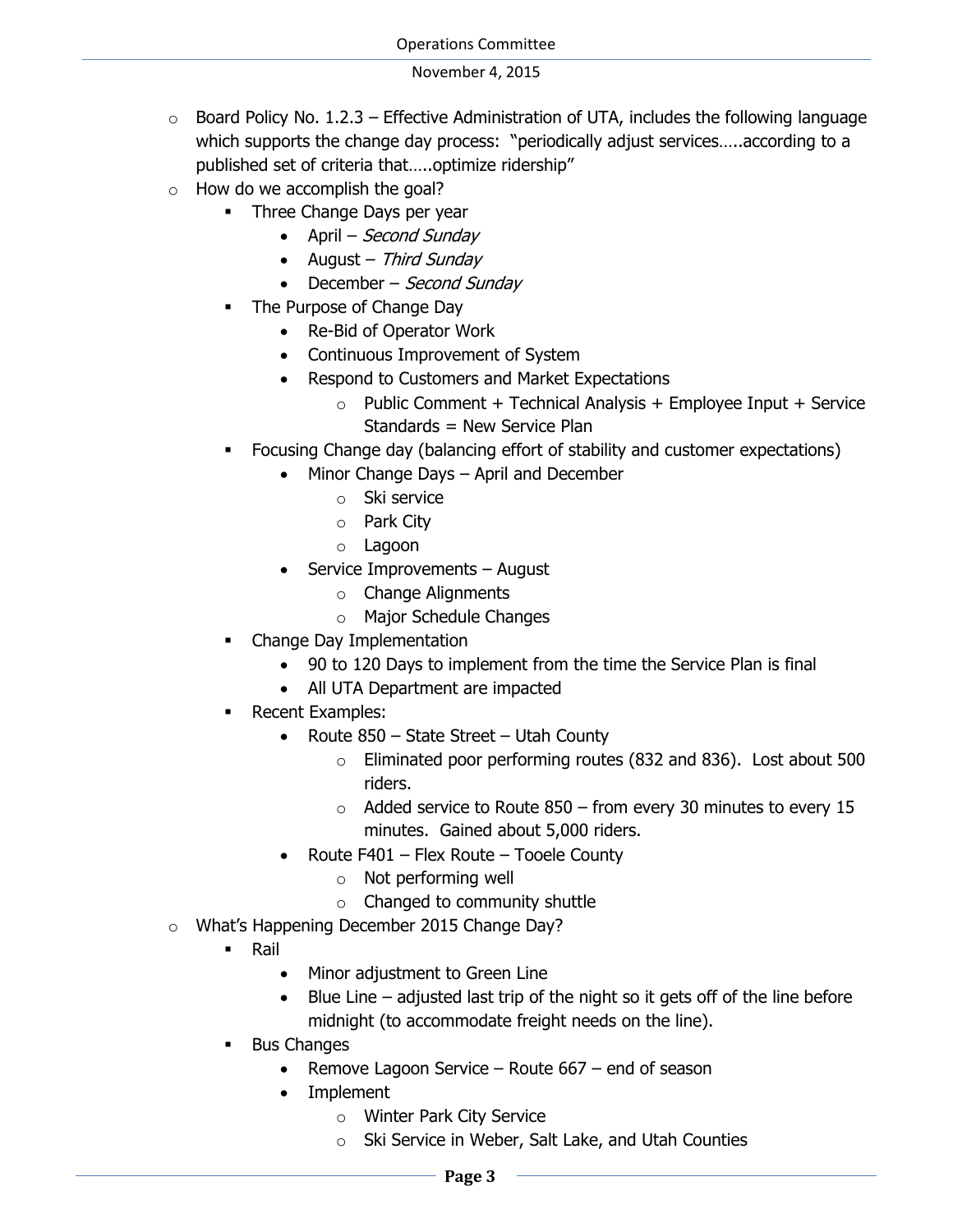- Alignment Changes
	- $\circ$  Route 625 Harrison Blvd.
	- $\circ$  Route 640 West Davis County/Weber State Freeport Center Routing
	- $\circ$  Route 516 Poplar Grove Return to Ballpark Station
- Minor Schedule Changes
	- o 25 Routes adjusted schedules
		- Examples: service new Park and Ride Lot
		- **Improve on time performance**
- $\blacksquare$  Special Services No Changes
- $\circ$  Public Hearings UTA Policy No. 1.1.6 Public Input Opportunities
	- Policy. A. Public Hearing. UTA will provide public notice of, and conduct public hearings on: 1. A proposed service level reduction in miles, hours, or trips of thirty-three percent (33%) or more of any route; 2. The elimination of all service during a time period (peak, midday, evening, Saturday, or Sunday); 3. A proposed twenty-five (25%) or greater change in route alignment; 4. A proposed fare increase; or 5. A proposed capital project or grant application, as required by law.
	- Based on the above policy, no Public Hearing is required for the December, 2015 Change Day

Trustee Bret Millburn arrived at 10:42 a.m., Chair H. David Burton arrived at 10:48 a.m.

# **Operations Business Update – Special Services**

Cherryl Beveridge, UTA Special Services General Manager presented.

- Displayed a graphic of shaking hands with each part of the hands and fingers broken up to represent the different aspects of Special Services.
- Business Unit Motto: Driving for Excellence
- Our attitude is: We can, We are, We will, We do
- Special Services Business Unit (SSBU)
	- $\circ$  Paratransit Unfunded Mandate
	- $\circ$  Route Deviation (Flex Routes and Paratransit service) Some Grant Money
	- $\circ$  VanPool CMAQ (Congestion Management Air Quality) and Local funds
	- $\circ$  Mobility Management Mobility Management & 5310 Money (money allocated by the federal government for the elderly and disabled)
	- $\circ$  Travel Training (teaches someone how to use the system) 5310 Money
	- o Community Service Projects
- Total Staff: 231 UTA employees (doesn't include contracted service employees in Weber, Davis, Box Elder, Utah, and Tooele counties)
- Total Buses: 162 (112 SSBU, 4 Tooele, 11 Utah County, 35 Ogden)
- Total Vans: 479 (largest managed fleet in the organization)
- KPI's: Under budget for 2015 excess resources will be shifted to Fixed Route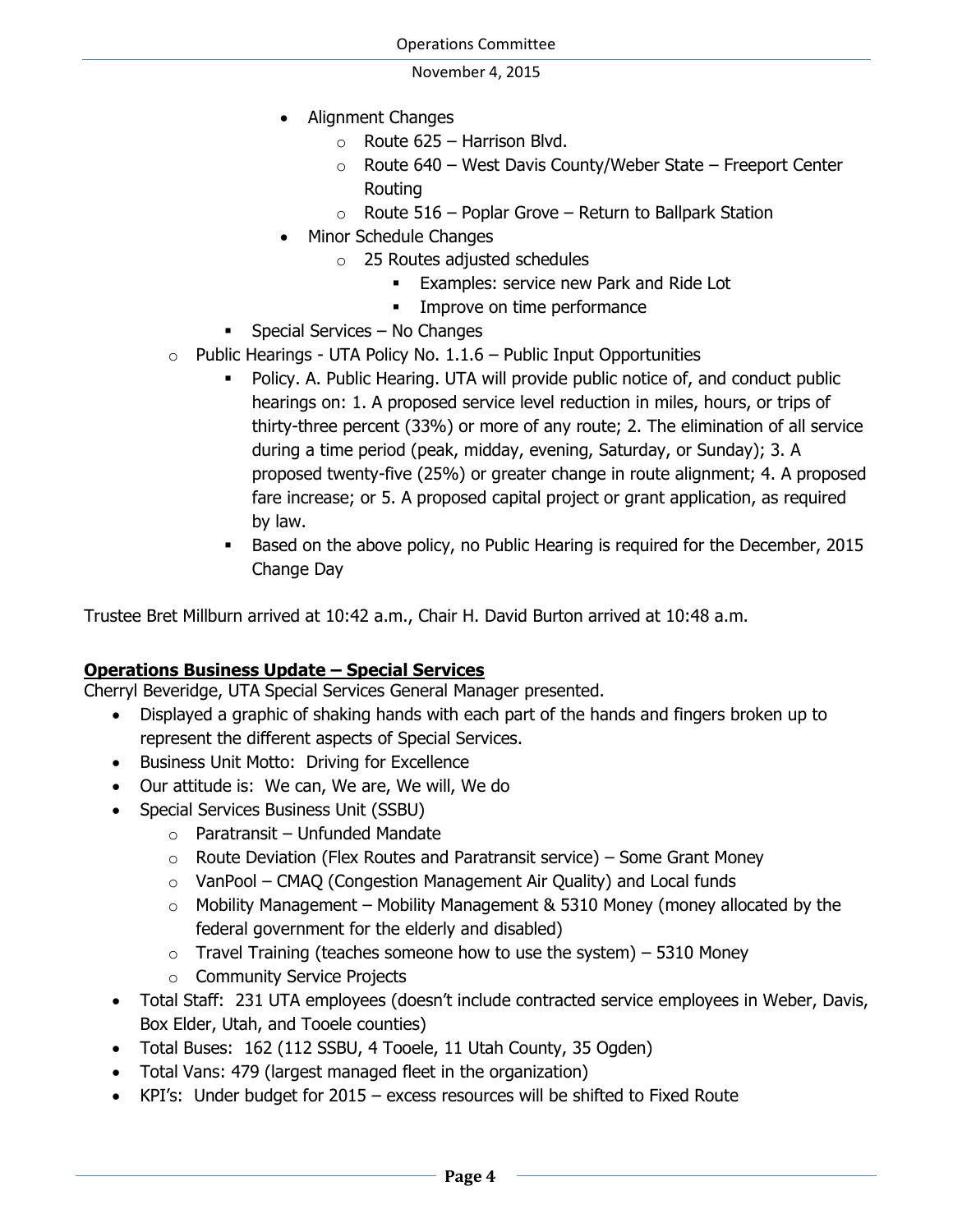- Paratransit Eligibility
	- o Community assessment of barrier conditions for disabled persons
	- o First Contact / In-Person Interview
	- o 2015 YTD
		- **5,892 Calls taken**
		- **1,532 Applications mailed**
		- 806 Appointments scheduled
		- **685 Certifications**
	- $\circ$  Eligibility determined in 21 days (business unit average is 4 days). Eligibility entered into Trapeze for scheduling of trips.
	- $\circ$  Ouarterly Customer Survey for 2015 SSBU received a 90% satisfaction rating from its customers.
- **Trainings** 
	- $\circ$  75 Trainees YTD 2015 (people with disabilities)
	- $\circ$  25 Community Training
	- o YTD Freedom Access Rides
- Scheduling Department
	- o Average hold time 1:18 total trips scheduled
	- $\circ$  Must check eligibility (rider, route, and time)

Jerry Benson, UTA Interim President/CEO discussed the benefits and freedom the SSBU provides to the disabled community through its eligibility and travel training services.

- Special Services Facts
	- o The most regulated service UTA provides
	- o Serves ≈1,474 square miles, 70 plus cities, and 6 counties
	- o Route Deviation:
		- $\blacksquare$  YTD Ridership = 321,442 (up 39,690 from 2014)
		- **12 Routes-Salt lake County**
		- 5 Routes-Weber, Box Elder, & Tooele Counties
	- o Paratransit:
		- $\blacksquare$  Salt Lake County 124 Runs
		- Weber/Davis/Box Elder Counties 54 Runs
		- $-$  Utah County 35 Runs
		- $\blacksquare$  YTD Ridership = 177,940 (up 318 from 2014)
- Freedom Access Ride Monthly Cost Divergence
	- $\circ$  2013 = \$27.50 Total \$5,294,294
	- $\circ$  2014 = \$25.20 Total \$5,504,889
	- $\circ$  2015 = \$24.06 Total \$4,160,094
- Rideshare
	- $\circ$  Mission: To educate the community concerning alternative transportation options, and to promote those options that reduce single occupancy vehicle usage, improve mobility, enhance air quality, and conserve energy.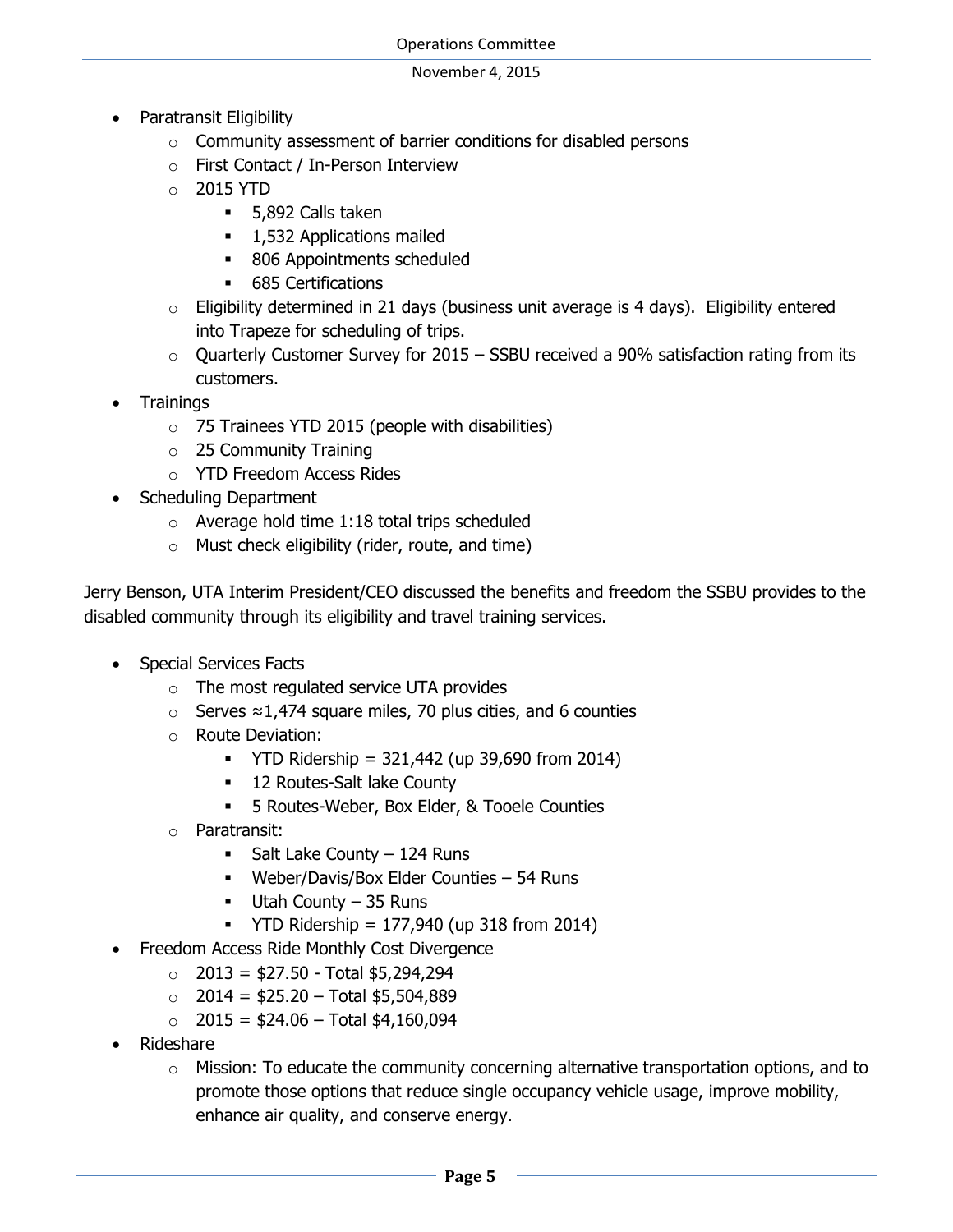- o Services: Vanpool, Carpool, Traditional Vanpool, Carshare, Shuttles, Bicycles, RideVan Plus, Telework and Alternate Work Hours
- o Other Vanpool Statistics:
	- **35%** operated within one county
	- 54% crossed one county line
	- **11%** crossed two or three county lines
- o 3,033 attempted carpool matches (YTD)
- o 394 active Vanpool groups commuting across 8 Utah Counties
	- Will add 9 vans to Iron County Brian Head
	- Will add 2 vans to Beaver County Eagle Point
- o 14 active RideVan Plus groups in Salt Lake and Utah Counties
	- 312 bike lockers for lease at TRAX and FrontRunner stations
	- 20 day rental bike locker at select TRAX and FrontRunner stations
	- 5 bicycle repair stations at select TRAX and FrontRunner Stations
- Vanpool
	- o A chart was displayed reflecting various destination demographics
	- $\circ$  Goal: Double the Vanpool program from 400 active groups to 800 groups
	- o 394 active Vanpool groups must have 2 approved drivers
	- o 79 loaner and new start vans
	- o Add 30 minivans in November/December
	- $\circ$  Ski Service 9 to Brianhead and 2 to Eagle Point
	- o Vanpool Staff:
		- **3 Vanpool coordinators Manage at least 800 Drivers**
		- 2 Maintenance Supervisors Manage the Vanpool fleet of 473 vans
		- **1** Coordinator who reconciles all vanpool maintenance purchases
		- 2 Maintenance specialists
- RideVan Plus
	- $\circ$  RideVan Plus allows individuals who have nearby worksites to use a van to travel from the last UTA stop or station to work (10 mile maximum one way distance)
	- o Offers discounted ECO pass good on all bus, TRAX, FrontRunner and streetcar services
	- $\circ$  14 RideVan Plus groups (10 in Salt Lake County, 4 in Utah County)
	- o Supports UTA's last mile strategy
- UTA Coordinated Mobility Management
	- $\circ$  Local Coordinating Councils in Salt Lake, Weber, Davis, and Utah Counties
	- o FTA 5310 Grant program Administration
		- Enhanced Mobility of Seniors and Individuals with Disabilities
		- Grants for vehicles and operating assistance
	- o Shared Vehicle Program
		- **Program development and rollout**
		- 1  $1<sup>st</sup>$  partner
			- LSI Business Development, Inc. operates Department of Workforce Services service in Davis and Weber counties for low income individuals
			- Utilize vans 5 days per week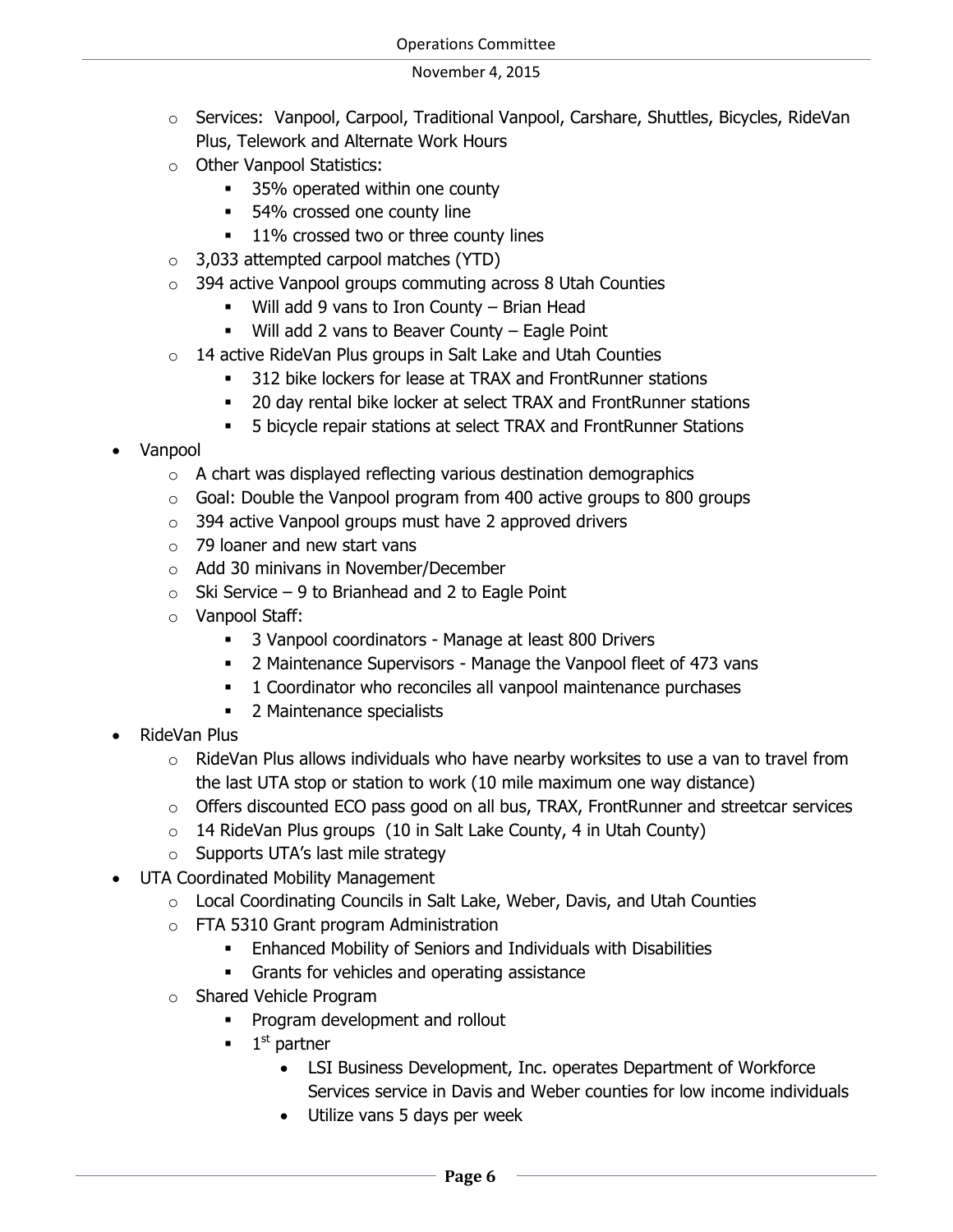- o ITS Projects
	- RidePilot
		- Scheduling and dispatch software
		- Enhancement of existing open-source software
		- Increases efficiency of operations
	- "One-Click" Regional Transportation Trip Planner
		- Linking people to transportation providers together on one site
- o Provider Inventory
	- Development of complete picture
		- Survey and data analysis of all human groups providing transportation
			- $\circ$  Organizations providing trips
			- o Who are they serving
			- o How many trips made
			- o How many passengers served
			- o Areas covered
			- o Funding
			- o Trip purposes
			- o How trips are provided
- o Employee Engagement Community Service Activities
	- Day of Caring
	- **Special Olympics**
	- Adopt individuals for Christmas (assisted 45 individuals last year plus an additional \$2,000). This year the money will go to the Special Olympics.

Acting Committee Chair McKinley inquired about Paratransit on-time reliability. Ms. Beveridge explained that Paratransit has a 30 minute window.

Trustees McConkie expressed appreciation for the presentation and all the information contained therein.

Trustee Bell stated he's very impressed with what the SSBU does and feels that a lot of people aren't aware that UTA provides these services.

Ms. Beveridge stated the UTA's SSBU is nationally recognized for its eligibility process and scheduling of transportation.

# **Community Transportation Advisory Committee (CTAC)**

Andrea Packer, UTA Vice President of Communications & Customer Focus and Matt Sibul, UTA Chief Planning Officer will present this in the Stakeholder Relations Committee meeting this afternoon.

### **Liaison, Conference and External Committee Reports**

• Nothing to report